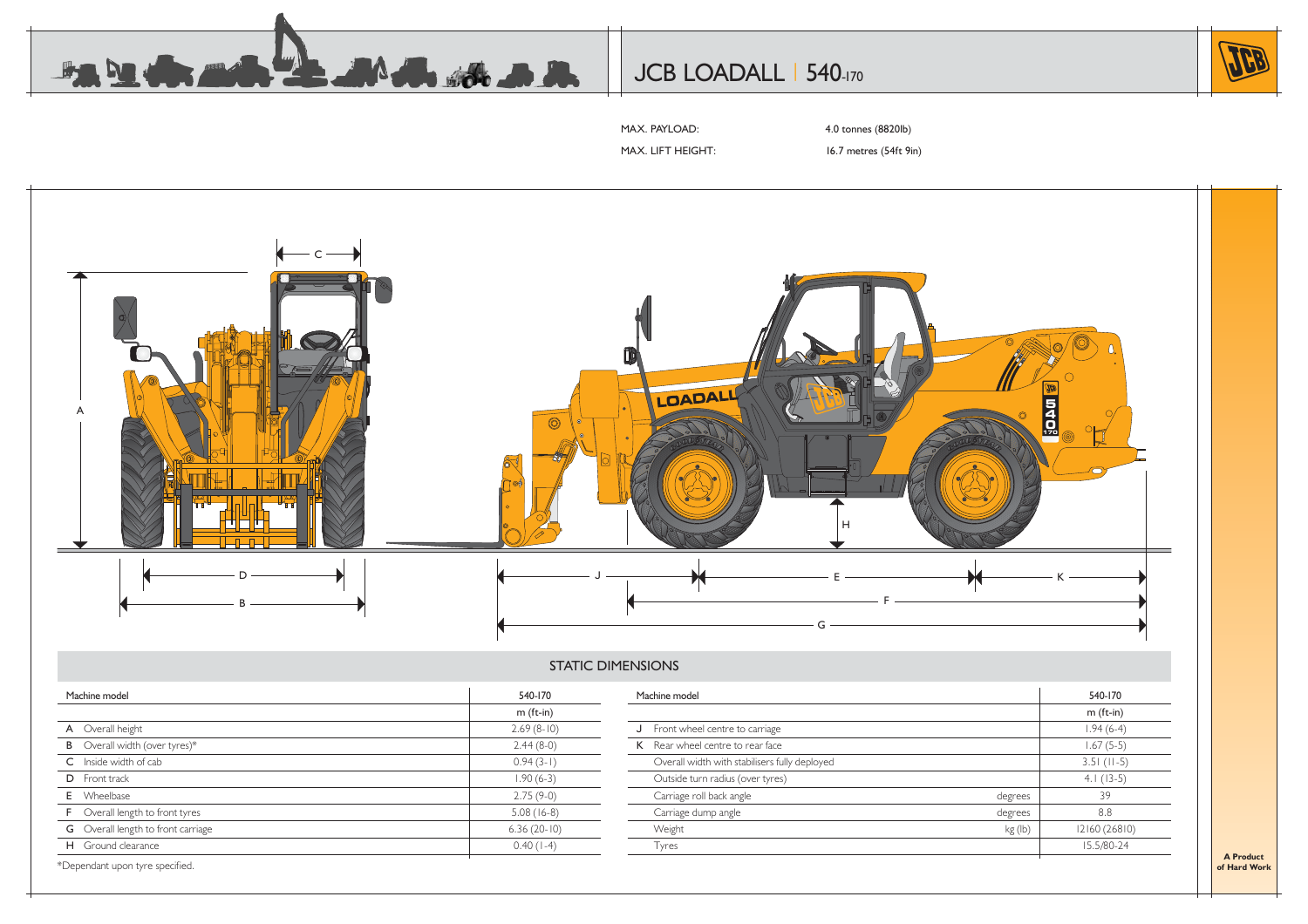

JCB LOADALL | 540-170



#### LIFT PERFORMANCE – STABILISERS EXTENDED73°70°16.7m51164860°84514 $50$ 4239123640°4,000 kg 334103,500 kg 3030°3,000 kg 27242,500 kg 212,000 kg 20°6181,500 kg 152 H H 4 121,000 kg 10°9 600 kg 60.5m0°-4°14 10 8 6 4 12 2 0Metres $\overline{\phantom{a}}$ <u>saatidesse</u><br>Tagasidesse  $42$  $<sub>3</sub>$ </sub> 612 39 36 33 30 27 24 21 18 15 6

#### LIFT PERFORMANCE – STABILISERS RETRACTED



Chassis Levelling (Sway) With stabilisers retracted (Sway angle  $\pm 9^{\circ}$ )

#### LIFT PERFORMANCE – STABILISERS EXTENDED

| kg(h)       | 4000 (8820)   |
|-------------|---------------|
| kg (lb)     | 2500 (5510)   |
| kg(h)       | 600 (1320)    |
| $m$ (ft-in) | $16.7(54-9)$  |
| $m$ (ft-in) | $2.05(6-9)$   |
| $m$ (ft-in) | $12.50(41-0)$ |
| $m$ (ft-in) | $10.50(34-5)$ |
| $m$ (ft-in) | $16.20(53-2)$ |
|             |               |

### LIFT PERFORMANCE – STABILISERS RETRACTED

| Maximum lift capacity                | kg (lb)     | 4000 (8820)    |
|--------------------------------------|-------------|----------------|
| Lift capacity to maximum lift height | kg (lb)     | 1500 (3310)    |
| Lift capacity at full reach          | kg (lb)     | 0(0)           |
| Maximum lift height                  | $m$ (ft-in) | $11.57(37-11)$ |
| Reach at maximum lift height         | $m$ (ft-in) | $4.15(13-7)$   |
| Maximum forward reach                | $m$ (ft-in) | $9.04(29-8)$   |
| Reach with 1 tonne load              | $m$ (ft-in) | $6.00(19-8)$   |
| Placing Height                       | $m$ (ft-in) | $10.90(35-9)$  |

**A Productof Hard Work**